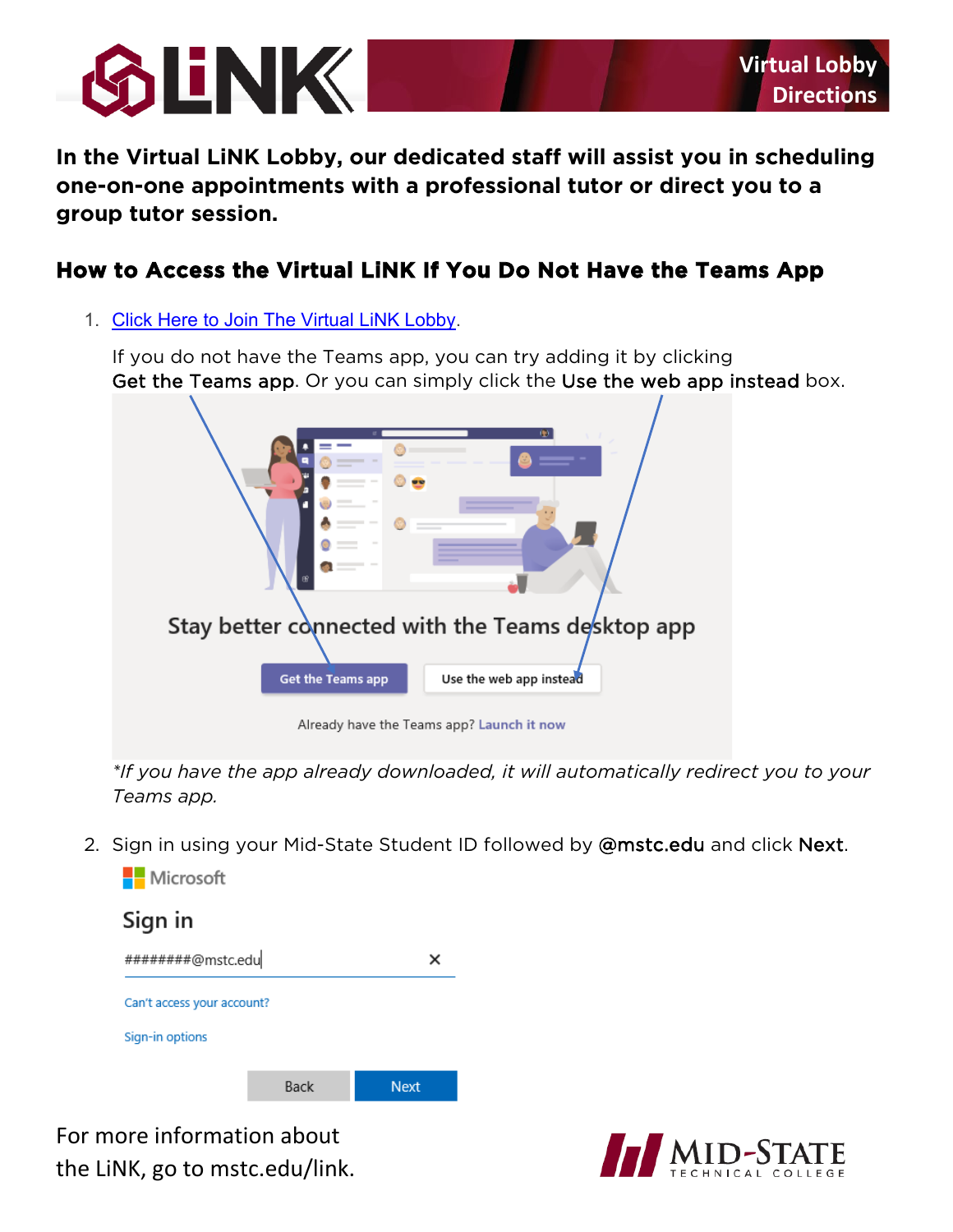

- 3. You will be redirected to the Mid-State login page. Use your Mid-State login information (Student ID and your Mid-State password).
- 4. Click Join to enter the LiNK Drop-In Support Lobby.

| LD                                                                         |
|----------------------------------------------------------------------------|
| <b>LiNK Drop-In Support</b>                                                |
| 18 members Public                                                          |
| During the COVID-19 school closure,<br>we will be offering LiNK support in |
| Join                                                                       |
|                                                                            |

*\*You only need to join once. You will go directly to the lobby during future logins.* 

- 5. Provide the following information so that we can best assist you.
	- a. Name
	- b. Student ID
	- c. Class and assignment that you need help with
	- d. Day and time you want assistance
	- e. Length of time you want to meet with a tutor (30, 60, or 90 minutes)

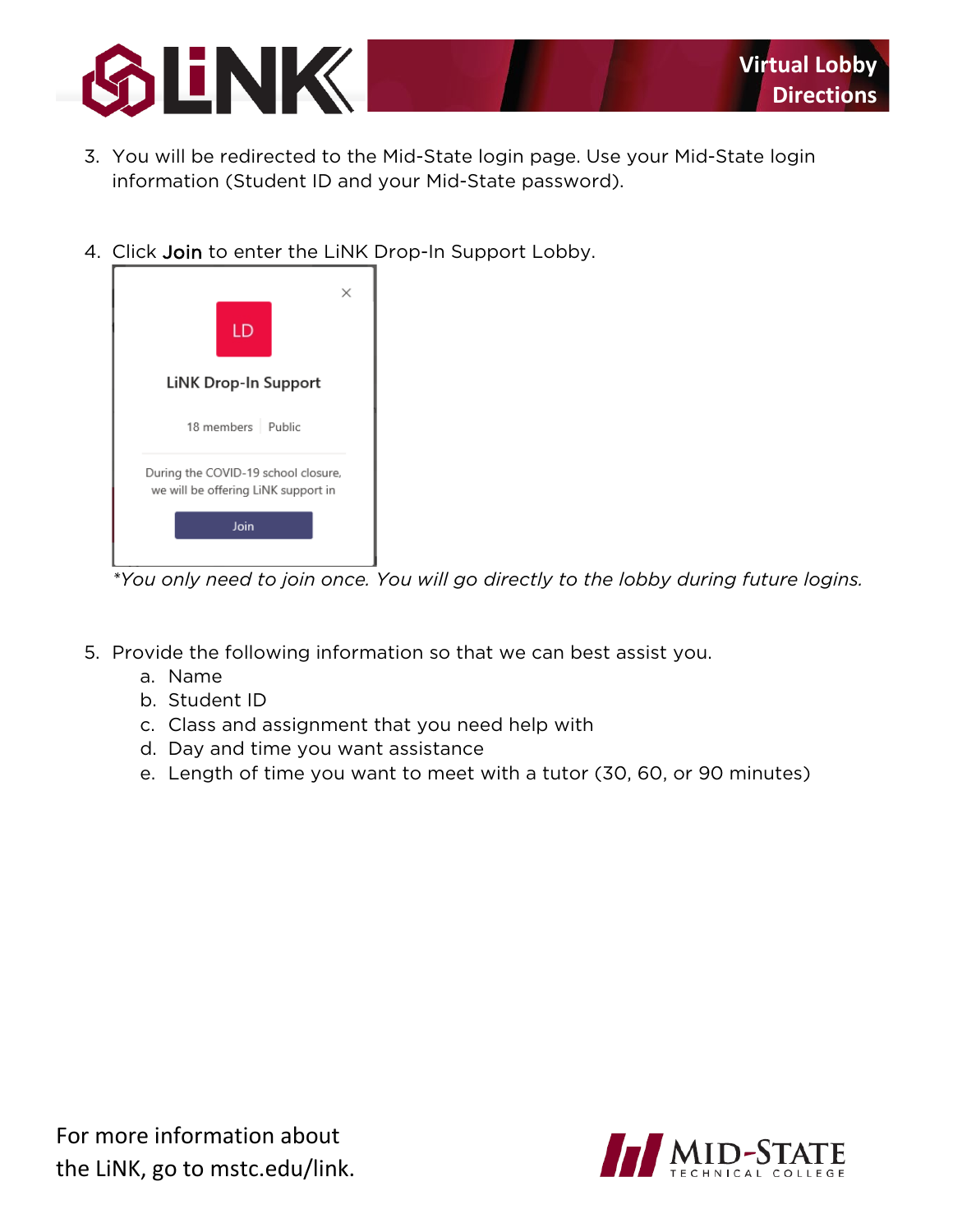

# How to Access the Virtual LINK with the Teams App

1. Click Here to Join The Virtual LiNK Lobby.

2. You will automatically be redirected to your Teams app or asked for permission to Open Microsoft Teams.



3. Click the Join button to enter the LiNK Virtual Lobby.



\*You only need to join once. You will go directly to the lobby during future logins.

4. Provide the following information so that we can best assist you.

- a. Name
- b. Student ID
- c. Class and assignment that you need help with
- d. Day and time you want assistance
- e. Length of time you want to meet with a tutor (30, 60, or 90 minutes)

For more information about the LiNK, go to mstc.edu/link.

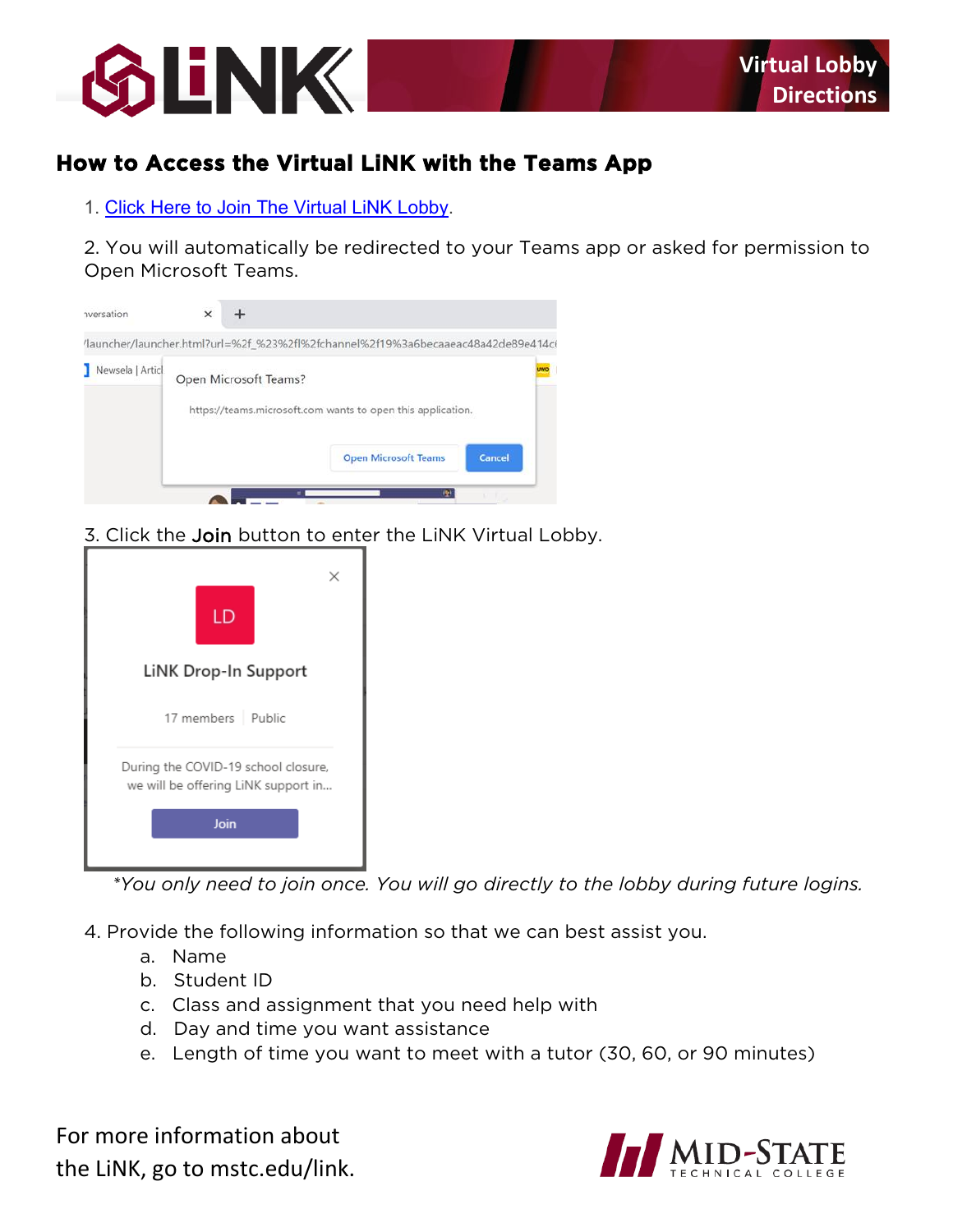

 **To join our professional tutors in a virtual study group, just click the link for the subject, day, and time that you wish to join.** 

## **Science – Group Sessions**

 Monday – Thursday 1:00 p.m. – 3:00 p.m. [Join Microsoft Teams Meeting](https://teams.microsoft.com/l/meetup-join/19%3ameeting_MDgyZTU1M2UtZmRkYi00OWJmLTg1NzctZTUyYjM0MzA3ZTIw%40thread.v2/0?context=%7b%22Tid%22%3a%222d0c965b-8fc1-4bc0-b627-a39e7823c253%22%2c%22Oid%22%3a%22e3d80979-24fe-4f9d-8ade-87630bf2ef9a%22%7d) **General Anatomy & Physiology** 

#### **Advanced Anatomy & Physiology**

 Monday – Thursday 3:00 p.m. – 4:00 p.m.

<u>Join Microsoft Teams Meeting</u><br>Thursday 9:00 a.m. – 11:00 a.m. [Join Microsoft Teams Meeting](https://teams.microsoft.com/l/meetup-join/19%3ameeting_Y2U5OTEzNzQtMDYxMy00ZjY4LWE2OWQtZGQ0NDZhZDM0ZWZk%40thread.v2/0?context=%7b%22Tid%22%3a%222d0c965b-8fc1-4bc0-b627-a39e7823c253%22%2c%22Oid%22%3a%22e3d80979-24fe-4f9d-8ade-87630bf2ef9a%22%7d) 

 11:00 a.m. – 1:00 p.m. [Join Microsoft Teams Meeting](https://teams.microsoft.com/l/meetup-join/19%3ameeting_M2RiOTliYjUtZjFlMi00MjQyLWE1ZmEtOTMzNDc3NGYzYzY1%40thread.v2/0?context=%7b%22Tid%22%3a%222d0c965b-8fc1-4bc0-b627-a39e7823c253%22%2c%22Oid%22%3a%22e3d80979-24fe-4f9d-8ade-87630bf2ef9a%22%7d) **Chemistry**  Thursday

 9:00 a.m. – 1:00 p.m. **Join Microsoft Teams Meeting Drop-In Science Support**  Saturdays

# **Medical Terminology – Group Sessions**

 Monday – Thursday [Join Microsoft Teams Meeting](https://teams.microsoft.com/l/meetup-join/19%3ameeting_YWViMDQ5OTMtYjUwMi00YTBkLTg0NTUtYjM2NDJiMzc0Nzc1%40thread.v2/0?context=%7b%22Tid%22%3a%222d0c965b-8fc1-4bc0-b627-a39e7823c253%22%2c%22Oid%22%3a%22e3d80979-24fe-4f9d-8ade-87630bf2ef9a%22%7d) **Medical Terminology**  4:00 p.m. – 5:00 p.m.

 For more information about  the LiNK, go to [mstc.edu/link](https://mstc.edu/link).

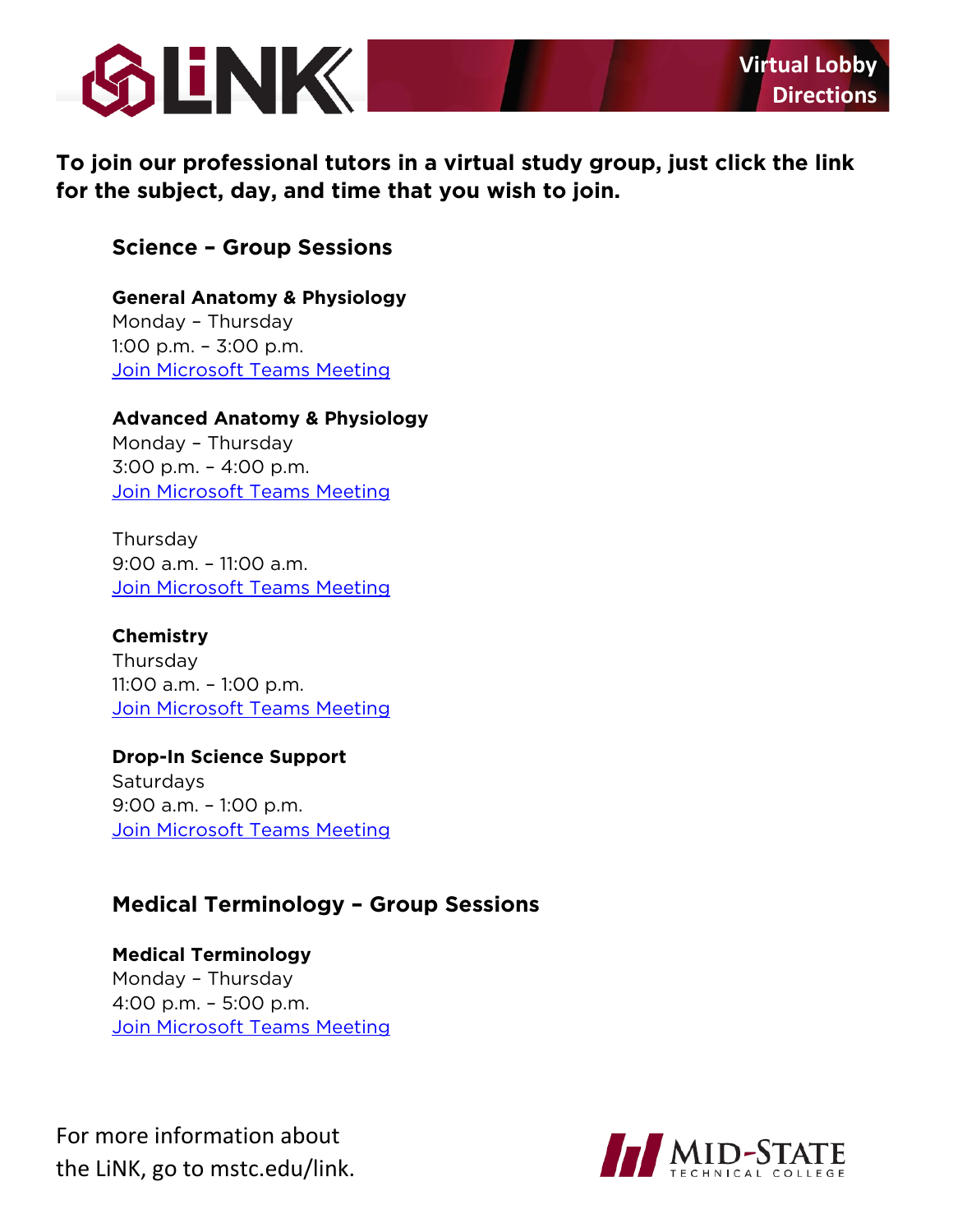

## **Nursing – Group Sessions**

 **First Semester** 

 12:00 p.m. – 2:00 p.m. Monday

<u>Join Microsoft Teams Meeting</u><br>Tuesday 12:00 p.m. – 3:00 p.m. [Join Microsoft Teams Meeting](https://teams.microsoft.com/l/meetup-join/19%3ameeting_ZTJjYTBmMGUtZTA3Zi00ZGQ5LWJiYTUtYjI4ZDhiZTNmMDBk%40thread.v2/0?context=%7b%22Tid%22%3a%222d0c965b-8fc1-4bc0-b627-a39e7823c253%22%2c%22Oid%22%3a%22e3d80979-24fe-4f9d-8ade-87630bf2ef9a%22%7d) 

#### **Second Semester**  Monday

 1:00 p.m. – 3:00 p.m. **Join Microsoft Teams Meeting** 

### **Third Semester (Mental Health and Community Health Concepts)**

 [Join Microsoft Teams Meeting](https://teams.microsoft.com/l/team/19%3a14e4afdf1caf499492817e3118c1d5a9%40thread.tacv2/conversations?groupId=441ccdc3-5064-47a0-a4ad-7da020fa2e72&tenantId=2d0c965b-8fc1-4bc0-b627-a39e7823c253) Monday 4:00 p.m. – 5:30 p.m. & Thursdays 10:30 a.m. – 12:00 p.m.

#### **Complex Health Alterations**

 Monday Noon – 1:00 p.m. & Thursdays 3:00 p.m. – 4:00 p.m. [Online CHA](https://teams.microsoft.com/l/team/19%3a2129e9745cb844908c2ffd6255f6ee7c%40thread.tacv2/conversations?groupId=8281dd23-0d72-451e-9632-a60576b3f682&tenantId=2d0c965b-8fc1-4bc0-b627-a39e7823c253) 

[F2F Monday CHA](https://teams.microsoft.com/l/team/19%3a12c343470bc74acdb52d668ac4761177%40thread.tacv2/conversations?groupId=fc07c832-bf7a-485d-8b21-8e3a274c478c&tenantId=2d0c965b-8fc1-4bc0-b627-a39e7823c253) 

[Thursday CHA Telep](https://teams.microsoft.com/l/team/19%3a545a1df6df0040479dfd1d99c3b87e5c%40thread.tacv2/conversations?groupId=b00e3f77-7737-4066-bb47-2790b48783dd&tenantId=2d0c965b-8fc1-4bc0-b627-a39e7823c253) 

## **Nursing Supplemental Support**

 9:00 a.m. – 1:00 p.m. Saturdays **Join Meeting** 

 For more information about  the LiNK, go to [mstc.edu/link](https://mstc.edu/link).